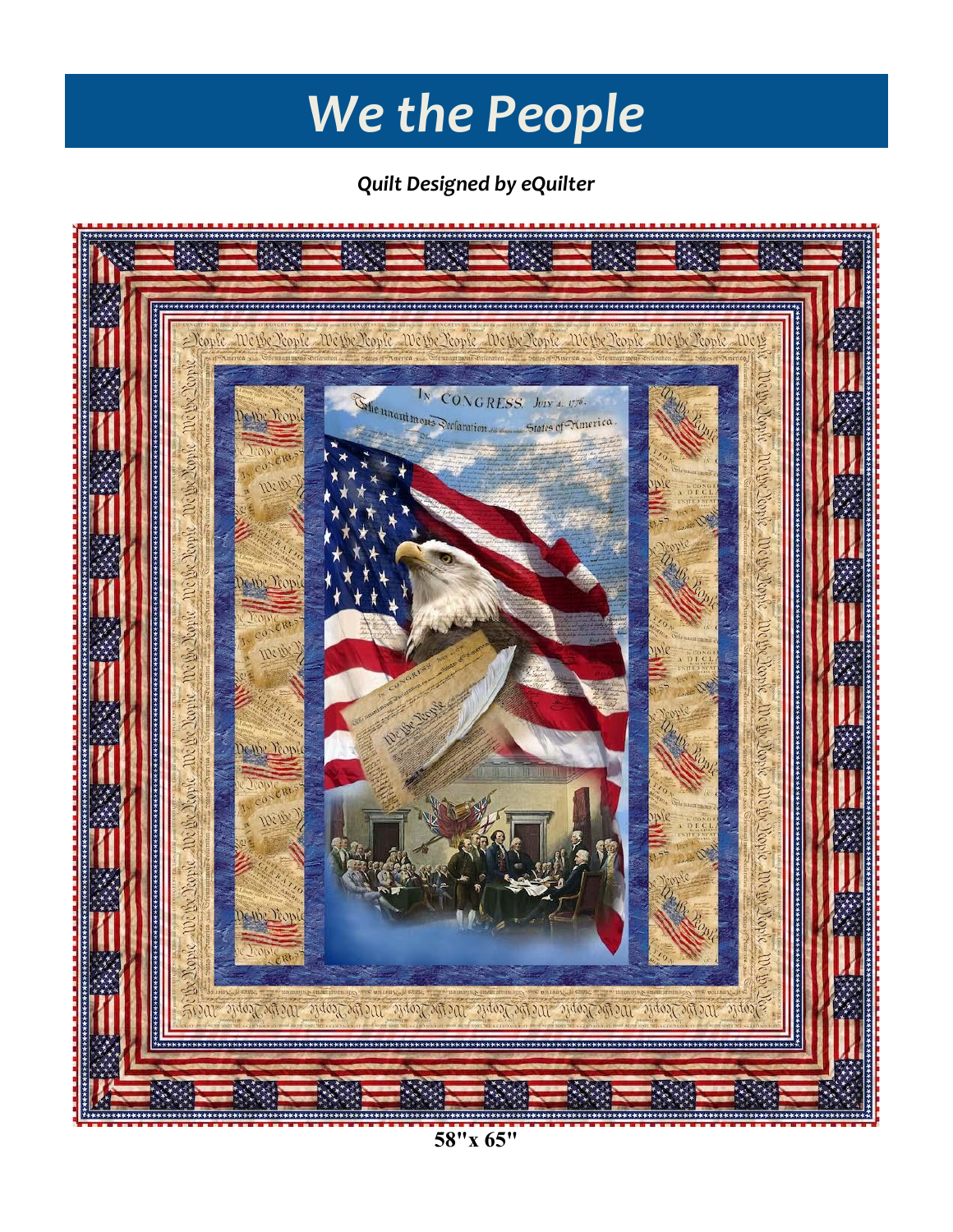*Please read all instructions before beginning. Pre-washing NOT recommended.*

# *Yardages and Cutting*

*WOF is 42" width of fabric from selvage edge to selvage edge. LOF is length of fabric, parallel to the selvage edges. Remove as little fabric as possible when removing selvages and squaring strip ends.*

### **We the People panel**

• Trim to 22  $1/2$ " x 42  $1/2$ ".

#### **2 yards We the People border stripe**

 • Fussy-cut (4) 10 1/2" x LOF strips, beginning 1/4" from the bottom of the We the People stripe and cutting 10 1/2" to the top of the flag section. Trim 2 strips to 64".



### **1 1/4 yards We the People print**

• 2 strips  $5 \frac{1}{2}$ " x LOF; trim to 42  $\frac{1}{2}$ ".

#### **5/8 yard red stripe**

• 7 strips 2 1/4" x WOF for binding.

#### **1/2 yard blue texture**

• 6 strips 2" x WOF; trim to make (4) 42 1/2" and (2) 38 1/2" strips.

#### **4 1/4 yards of 42" backing fabric OR**

- **4 5/8 yards of directional backing fabric**
- 2 strips 74" x WOF OR
- 2 strips 81" x WOF for directional fabric

#### **OR**

#### **2 yards wide backing fabric**

• 1 piece 74" x 81"

#### **Batting**

 **•** 1 piece 74" x 81"

## *Completing the Quilt*

*Use a 1/4" seam allowance for all stitching. Press seams as directed. Refer to the exploded quilt diagram as needed.*

1. Sew 2" x 42 1/2" blue strips to the long sides of the panel. Press seams toward the strips. Add We the People strips to each side and then 2" x 42 1/2" blue strips. Press seams toward the blue strips.

2. Stitch the 2" x 38 1/2" blue strips to the top and bottom to complete the 38 1/2" x 45 1/2" quilt center. Press seams toward the strips.

3. Center and sew 10 1/2" x LOF border stripe strips to the sides of the quilt center, beginning, ending and locking stitches 1/4" from the corners of the quilt center. Repeat with 10 1/2" x 64" strips on the top and bottom edges. Miter corners using your favorite method, checking to be sure that all corners lie flat and the stripe sections match. Trim mitered corner seams to 1/4" and press open. Press border seams toward the border strips to complete the top.

4. If using 42" backing fabric, remove the selvage edges from the backing pieces. Join the pieces on the long edges with a 1/2" seam allowance. Press seam open. Trim to make the 74" x 81" backing piece.